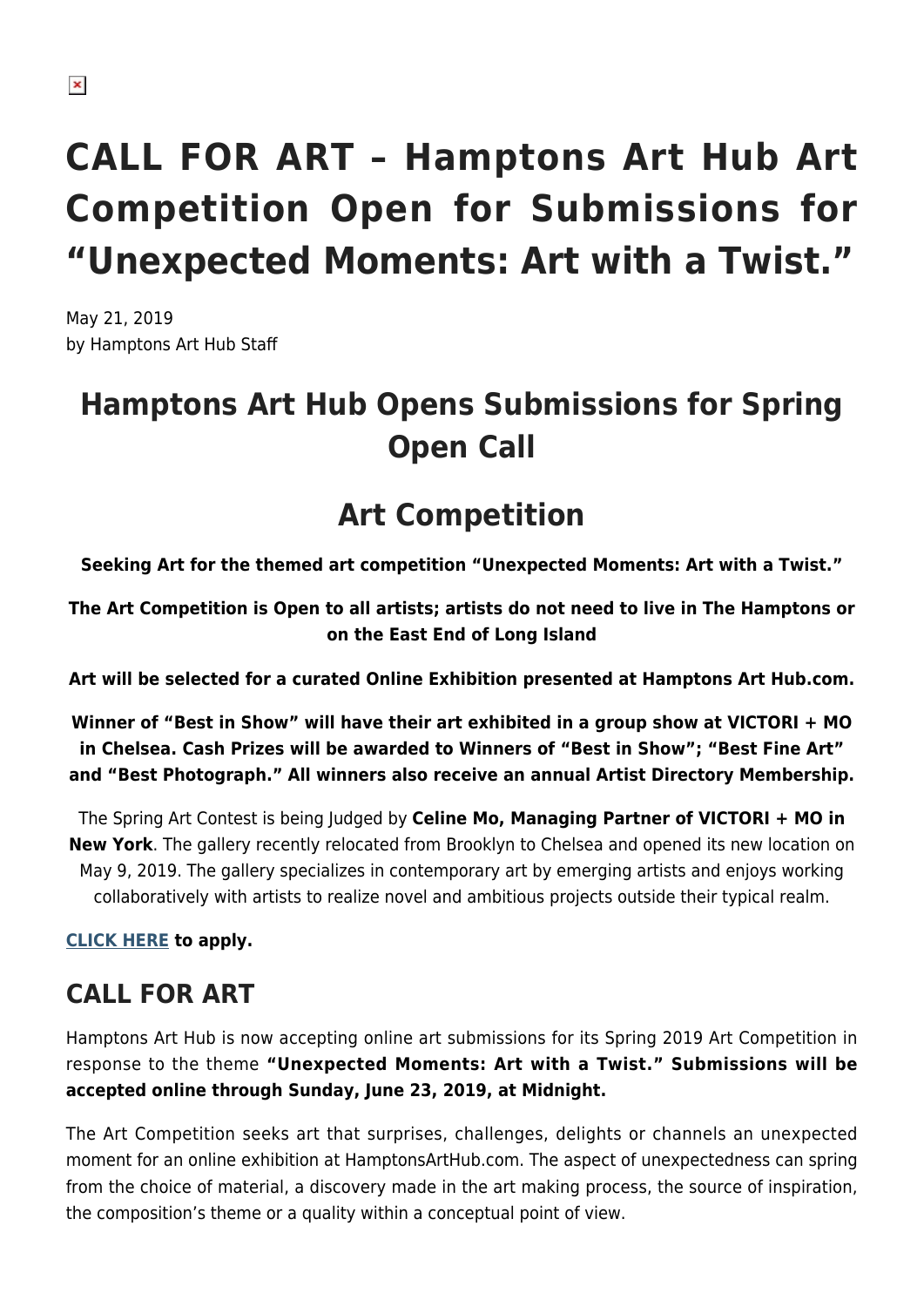Artists are encouraged to interpret the theme liberally. All genres and mediums are welcome. Artists can live anywhere in the world and the Art Competition is **not restricted to artists living or working in The Hamptons** or the East End of Long Island.

Art will be viewed online only. Artists are encouraged (but not required) to provide a Statement about the art submitted or an Artist Statement or can supply both. Caption information about the submitted artworks are required.

#### **[CLICK HERE](https://hamptonsarthub.com/contests-apply-to-open-art-call/) to apply.**

### **CONTEST AWARDS**

Celine Mo will examine art submissions and select work for an online exhibition at HamptonsArtHub.com. The exhibition will be viewable in July 2019 and launches at the height of the Hamptons Art Season.

In addition, Mo will select art work winners for "Best in Show"; "Best Fine Art" and "Best Photograph."

"Best in Show" Winner will have their art exhibited in a group show at VICTORI + MO gallery in New York at a time determined by the gallery. Cash Prizes will be awarded to the "Best in Show" (\$250); "Best Fine Art" (\$100); and "Best Photograph" (\$100).

All three winners will receive a free annual Artists Directory Membership at Hamptons Art Hub that includes Social Media Art Marketing (Value \$295). Honorable Mentions receive a call out feature on the Hamptons Art Hub Facebook and Instagram pages.

Winners of the Art Competition "Unexpected Moments: Art with a Twist" will be announced in early July 2019 and coincides with the launch of the "Unexpected Moments" Online Exhibition.

#### **[CLICK HERE](https://hamptonsarthub.com/contests-apply-to-open-art-call/) to apply.**

#### **ABOUT THE JUDGE**

The "Unexpected Moments: Art with a Twist" Art competition is being judged by Celine Mo.

Managing Partner of VICTORI + MO, Celine Mo holds a Bachelor's Degree in Art History from New York University and has worked extensively in galleries as a manager, dealer and curator. Her experience spans from the New York powerhouse galleries like Lehmann Maupin, Skarstedt Gallery and Birnam Wood Galleries, where she worked on exhibitions of both emerging and well-established artists including George Condo, Eric Fischl and Jenny Holzer.

In the fall of 2015, she partnered with Ed Victori to form VICTORI + MO in Bushwick, Brooklyn. Mo is a member of the Guggenheim Young Collectors Council Acquisitions Committee, the board of the Bronx Museum, and the Young Folk Board of the American Folk Art Museum. In addition to these projects, she is an active member of Independent Curators International and Young Presidents' Organization – YNG.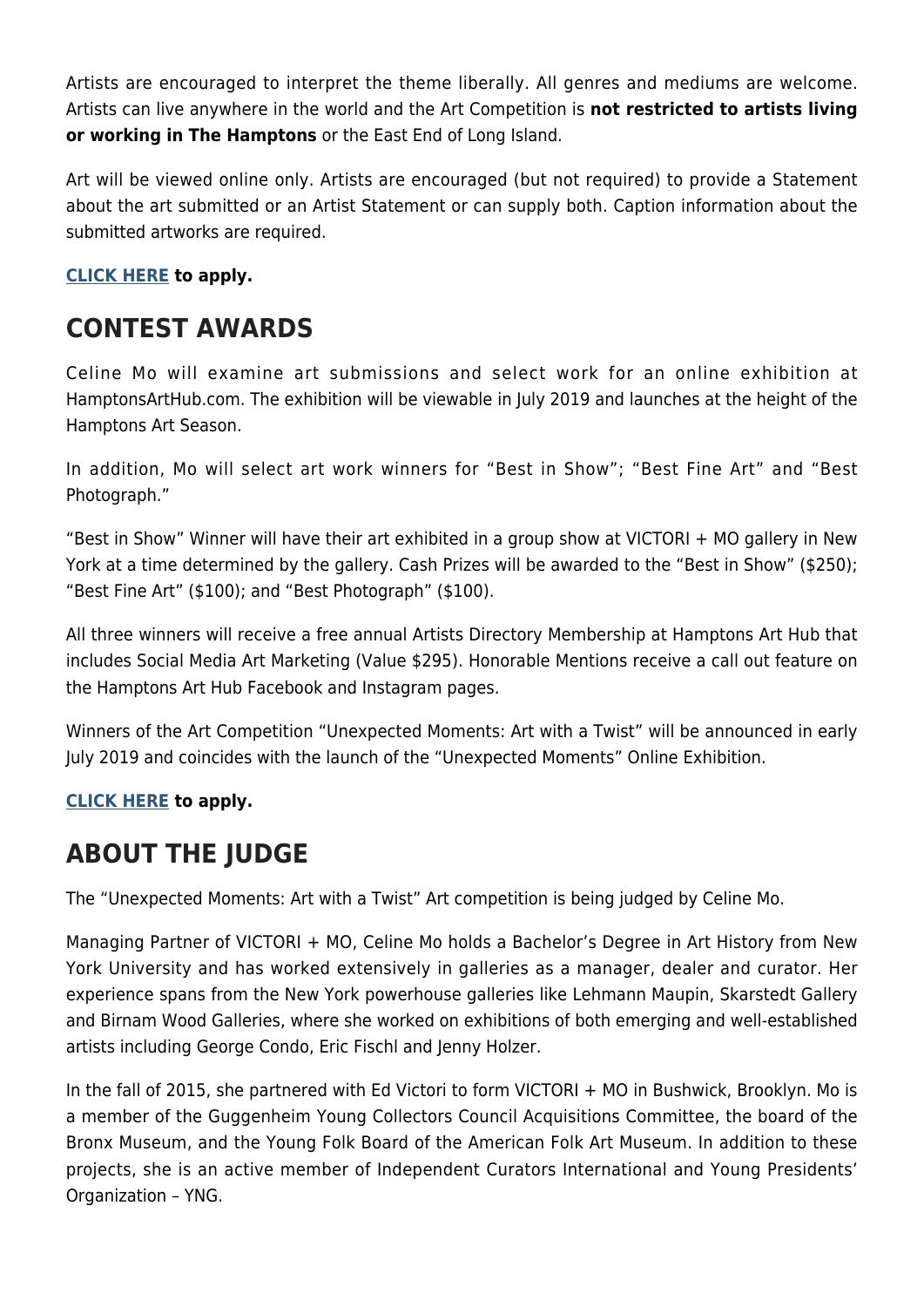$\pmb{\times}$ 

.

.

Celine Mo stands among art by Phoenix Lindsey-Hall currently on view at VICTORI+MO in New York. Photo courtesy of Celine Mo.

#### **ABOUT VICTORI + MO**

[VICTORI + MO](https://www.victorimo.com/) is a contemporary art gallery dedicated to developing and presenting emerging artists. Since its inception in 2014, the gallery has been intrinsic to experimentation, working collaboratively with artists to realize novel and ambitious projects outside their typical realm. In addition to nurturing artists and mounting exhibitions, the gallery also functions as a center for rigorous intellectual exchange, hosting dialogues, lectures, and other community activities. Click [here](https://www.victorimo.com/) to discover more.

The gallery made its debut in Chelsea on May 9, 2019 with the solo show "PHOENIX LINDSEY-HALL: Shame is the First Betrayer." The exhibition continues on view until June 22, 2019. Click [here](https://www.victorimo.com/shame-is-the-first-betrayer) for details.

#### **TO SUBMIT**

Artists can submit up to three or four art works for consideration by the judge. The cost is \$45 for up to three art works and \$55 for four art works. Applications are accepted online only.

The art will be viewed online only. We encourage artists to provide an Artist Statement with information about your art practice as well as insight into the individual art works. That said, Statements are not required.

Art work images should be uploaded as a jpeg or jpg with **maximum of 750 pixels across**. Each work should have caption information. This should include Art Title, Artist Name and Medium. Artists are encouraged to also include Dimensions and Year Made.

**To apply,** Select the number of artworks you'll like to submit and pay the fee with a credit card. After payment has been made, the next screen allows the art work images, captions and artist statements to be uploaded and submitted to our contest.

All applicants will be notified by email when the winners are announced and the online exhibition is live.

#### **[CLICK HERE](https://hamptonsarthub.com/contests-apply-to-open-art-call/) to apply.**

**Questions?** Email [contest@arthubmedia.com](mailto:contest@arthubmedia.com) or call 516-840-4253.